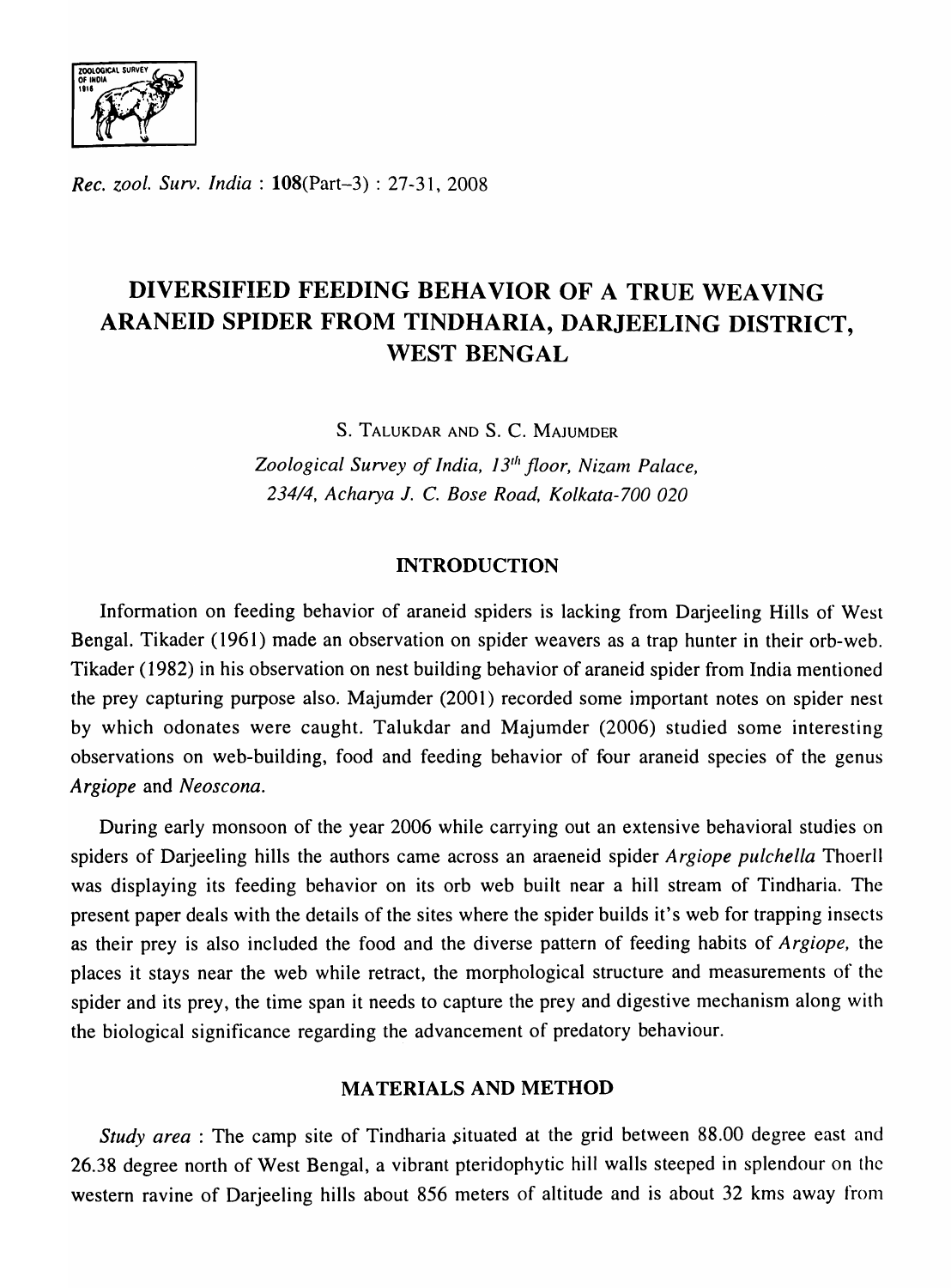siliguri and about 52 kms from Darjeeling town. The place where we performed our observation is very green, vegitation of this area is remarkable with very dense population of ferns and bryophytes under dense canopy of different varieties of trees. Spiders of almost all group like such habitat. It was a narrow upward path along the hill towards the forest. Beside this path there was a jhora, a sharp hill stream. One of the place left less green may be due to land sliding the settled vegetation was disturbed. We took the area as special interest keeping in mind that "this might be a habitat of clubioneid spiders" But suddenly we saw an Argiope female on its web acting on a lepidopteran victim.

*Climate* : Monsoon prevails for about four months from early of June to mid of October with high humidity. Annual range of humidity is between 90–95%. July-August are the heavy rainfall months with precipitations as high as 500 mm. Annual rainfall is about 320 ems. Occasional rains are often encountered throughout the rainy season. Pre-monsoon is dry and warm with versatile climatic conditions within a single day. Clouds from mild to most dense accumulation and precipitation thereon following sunny sky wormness are very common Post-monsoon is apparently cold with negligible rainfall. Maximum temperature reaches up to 14.89 degree celcious in May while the mean maximum temperature is 8.59 degree celcious observed in June. On the other hand the minimum temperature drops up to 1.2 degree celcious in January and the mean minimum temperature is about 3 degree celcious observed during early December every year.

*Collections:* Spiders were collected from the study areas directly from the webs by hand picking method, by the sweeping net and by dusting the nearby bushes in to an inverted umbrella. More we concentrated ourselves in collection of the data about the behaviors of the spiders than we collected the specimens.

*Preservation:* Collected spider specimens were anaesthetized, killed in a killing jar and finally preserved in Oudman's preservative (90 parts 70% ethanol, 1.5 parts glycerol and 5 parts glacial acetic acid) in glass vials.

*Identification*: Well-preserved spider specimens were sorted transferred in ethyl alcohol and studied under binocular microscope in a Petri dish. The specimens were identified up to species level.

#### **OBSERVATION**

Two different process of feeding observed in same species.

*In first case*: On 10<sup>th</sup> July' 06 at 3 p.m. we saw an *Argiope pulchella* female measuring about 12 mm of it's body length is waiting at the hub of its orb-web hanging vertically from the fern and weeds of the slant decorated with the stabilimentum near a hill stream beside our trake. After a while during return from the same way back at about 4.30 p.m. we saw one large lepidopteran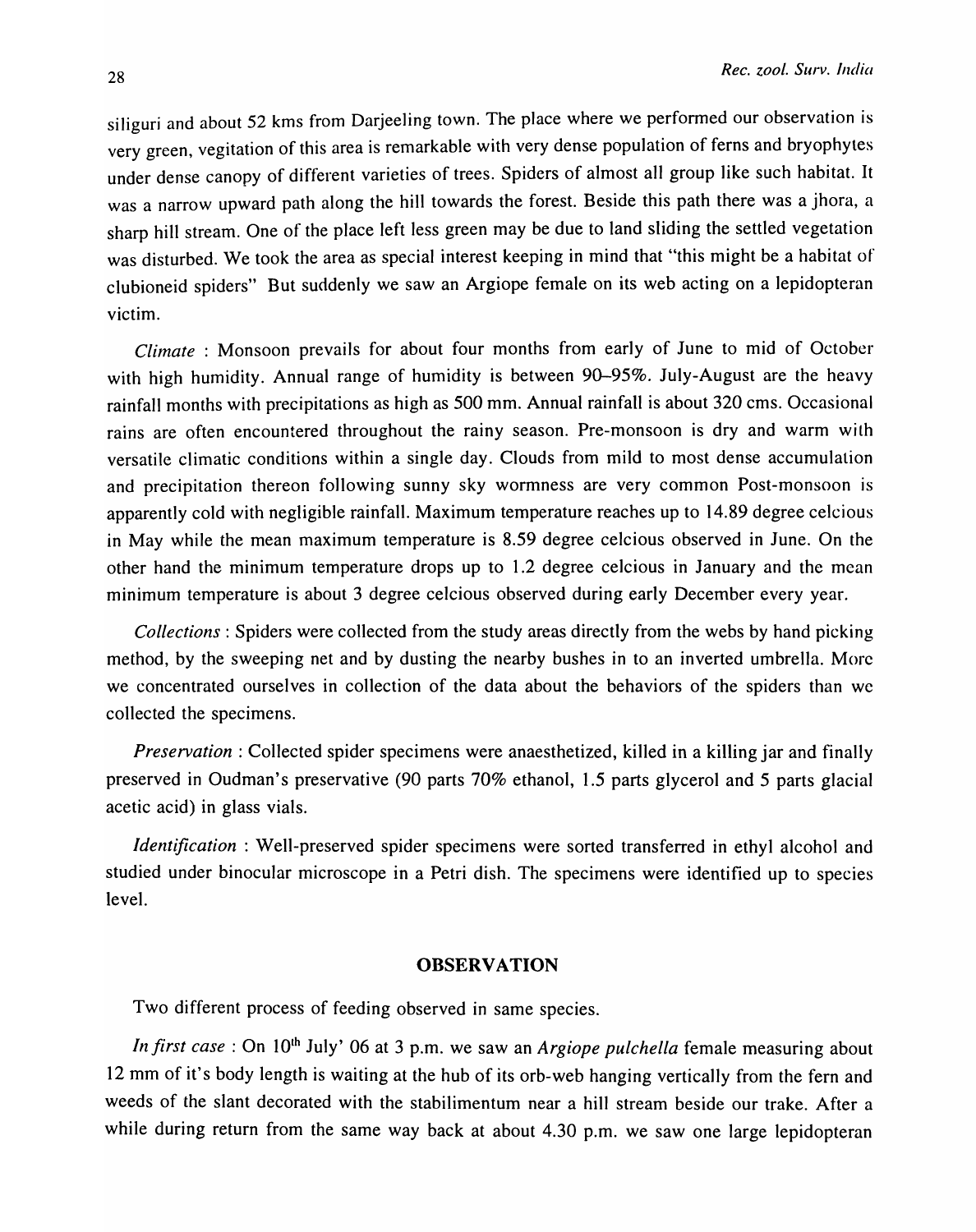insect which is at least 5 times larger than the spider and pierces it with repeated actions of biting. This process lingers at least 5 minutes till the victim become completely immobilized at about 4.35 p.m. Then the spider approached towards the victim and finally confirmed itself about the immobilization process with 3–4 attempts At about 4.40 p.m the spider pulled out a sheet of silk from its spinnerets with its right hind leg first then the second and thursts the sheet against the moth keeping a distance about 2 cm away from the victim. The silk sheet then fussed with the moth's body by 2-3 trials. At about 4.50 p.m. we saw the spider rolling the insect on to the sheet to swathe it and simultaneously pulling out the same from the spinnerets with the help of the right and left hind legs alternately. This process continued upto 5 p.m. with some intervals and ended when the victim was completely covered with the silk.

After a while the spider readjusted the swathed victim on to the hub of it's web and set itself very close to the body in search of a soft area in it from which juices can be sucked. It took about 5-10 minutes. Finally the predator sat on a grand dinner and keeping a half an hour watch further we left the spot for evening tea at about 5.40 p.m. We returned there again after 45 minutes and saw no new thing other than the direction of the prey-predator composition is rotated just 180 degree. The spider is now sucking juice keeping it's head vertically upward which is just opposite to the previous position. We had to return to the camp for other activities and for arrangement of light at about 7.10 p.m. in between we saw the spider rotated another 180 degree and changed its position in continuation of its dinner.

After finishing dinner we came back along with our camp host at about 9 p.m. and saw that the spider is also about to finish it's dinner and very actively moving with the prey composition but never sucking more. Switching off the light we awaited there for about half an hour and observed no new thing other than the detachment of prey-predator complex. After more 30 minutes while we departed the study area we saw the spider started repairing its web which was torn during feeding.

*In second case*: On 11<sup>th</sup> July, 06 the day was very dark but no rain, with extra interest we visited the same spider in same web and the observation was really very interesting. At 9 a.m. we reached the spot and saw a complete different picture. That time the spider was feeding upon a jet black coleopteran beetle most probably a species of the genus *Apogonia* measuring about 9 mm in length. The feeding process was almost direct unlike yesterday's pattern, the spider first immobilized the prey by repeated biting from different angles by injecting venom which took about 15 minutes and no silk swathing to the victim. During this process, the spider was using the first two legs little folded keeping the body away with a keen watch on the victim. After confirmation of the immobilization process the predator started feeding by piercing its sucking instrument through a soft area near the joint of head and thorax of the prey. Searching a soft area took about 15 minutes, in between stray sucking was done by the spider during search through the joining areas of the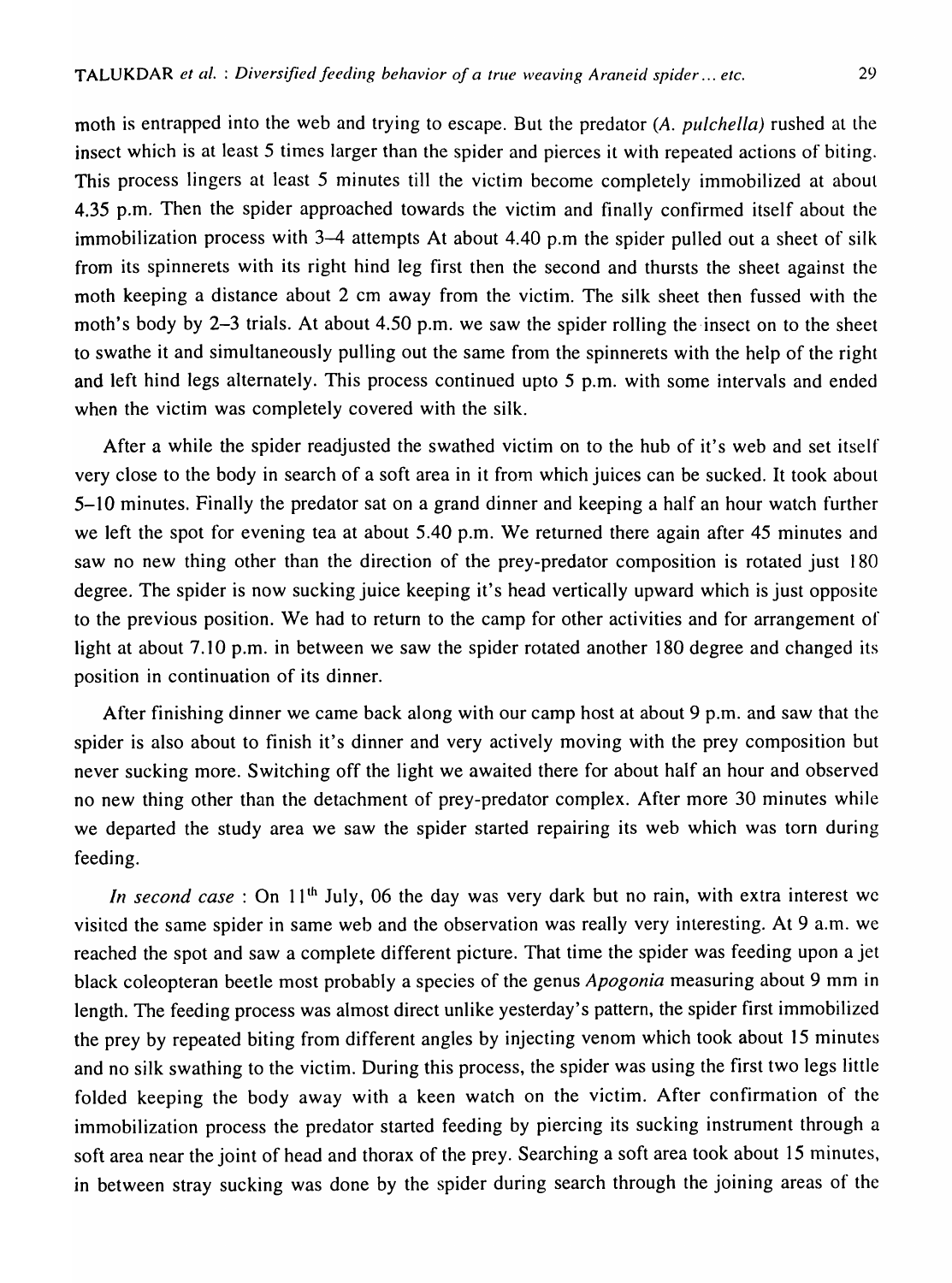hard crust of the insect. Like yesterday whole the feeding process occurred at the hub where the predator dragged down the prey for nourishment. After completion of the sucking the spider detached from the residue of the victim's body within 5 minutes. The total process took about 3.5 hours and before we left the place at 12.45 noon the spider started repairing its web.

## DISCUSSION AND SIGNIFICANCE

It is revealed from this study that *Argiope pulchalla* of Tindharia have a two dimensional food capturing behavior in one of which it displayed a similar type of prey-predator interaction like the wandering spiders by direct attack for immobilization and then suck the juice. The only difference is that they perform their feeding like all biological activities on the web. Here *Argiope* displayed it's feeding behavior on a coleopteran beetle by sucking it's body fluid directly just after immobilizing it while in other case it swathed the prey (a lepidopteran moth) after immobilization and then sucked the body fluid.

Thus it can be concluded that in the way of evolution the majority of sedentary spiders develop the art of building orb-webs as traps to capture the prey to satisfy their carnivorous and predatory habit. Unlike all other web-building spider species *Argiope pulchella* Thorell simultaneously display the method of capturing prey like the wandering spiders and like the true web hunters both by the primitive attack procedure of using the chelicerae to immobilize prey while in other case first immobilize the victim by using a silk swath following an injection of venom after the prey has been encountered. Prey caught by the Argiope differs in size, from large grass hopper, beetle, moths, butterflies to small insects such as leaf hopper, gall wasps, fruit flies and small moths. According to the post captured behavior and the external morphology of the prey particularly the size and active repercussion which might have been cause of fear to the predator.

The diverse mechanism regarding feeding habit in light of evolutionary significance is note worthy. This might have happen due to the diversity of the morphology of the prey insects. Here the lepidopteran prey was larger in size and about 5 times volume of the spider thus needed extra security and protection for defense and conveniences during feeding (during the sucking action). On the other hand the coleopteran prey was smaller in size and easy manageable thus might not need swathing but more venom injection was also needed three fold time to immobilize than the swathed prey. The development of swathing before feeding is definitely an advancement in feeding behavior by conservation of bimolecule (Less use of venom) towards the savings of biological energy and highly significant.

## ACKNOWLEDGEMENTS

The authors are grateful to Dr. Ramakrishna, Joint Director in charge, Zoological Survey of India for kind permission to carry out the work.